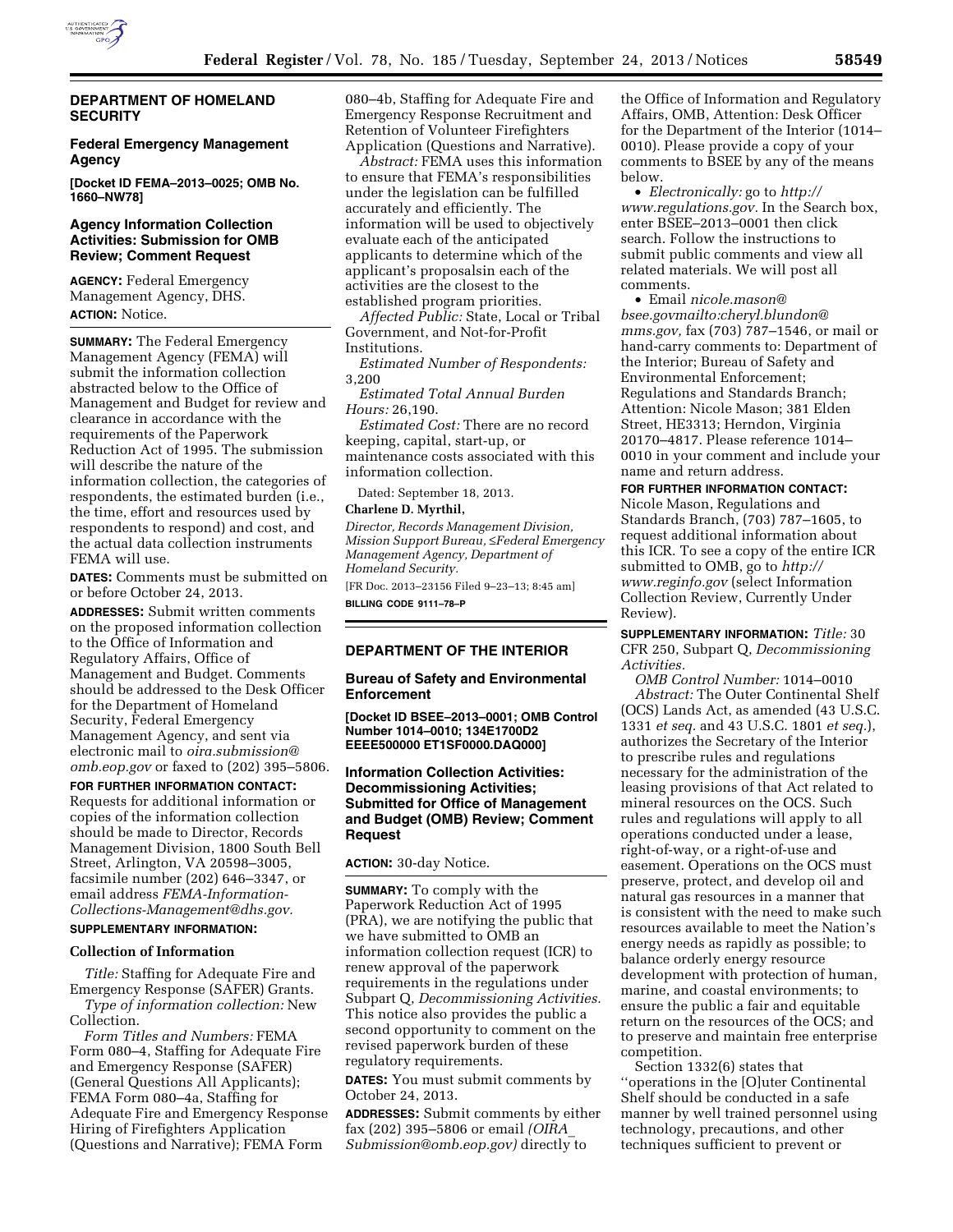minimize the likelihood of blowouts, loss of well control, fires, spillages, physical obstructions to other users of the waters or subsoil and seabed, or other occurrences which may cause damage to the environment or to property or endanger life or health.''

In addition to the general rulemaking authority of the OCSLA at 43 U.S.C. 1334, section 301(a) of the Federal Oil and Gas Royalty Management Act (FOGRMA), 30 U.S.C. 1751(a), grants authority to the Secretary to prescribe such rules and regulations as are reasonably necessary to carry out FOGRMA's provisions. While the majority of FOGRMA is directed to royalty collection and enforcement, some provisions apply to offshore operations. For example, section 108 of FOGRMA, 30 U.S.C. 1718, grants the Secretary broad authority to inspect lease sites for the purpose of determining whether there is compliance with the mineral leasing laws. Section 109(c)(2) and (d)(1), 30 U.S.C. 1719(c)(2) and (d)(1), impose substantial civil penalties for failure to permit lawful inspections and for knowing or willful preparation or submission of false, inaccurate, or misleading reports, records, or other information. Because the Secretary has delegated some of the authority under FOGRMA to BSEE, 30 U.S.C. 1751 is included as additional authority for these requirements.

The Independent Offices Appropriations Act (31 U.S.C. 9701), the Omnibus Appropriations Bill (Pub. L. 104–133, 110 Stat. 1321, April 26, 1996), and OMB Circular A–25, authorize Federal agencies to recover the full cost of services that confer special benefits. Respondents pay cost

recovery fees when removing a platform or other facility, or for decommissioning a pipeline least term or a right-of-way.

This authority and responsibility are among those delegated to the Bureau of Safety and Environmental Enforcement (BSEE). The regulations at 30 CFR 250, Subpart Q, concern decommissioning of platforms, wells, and pipelines, as well as site clearance and platform removal and are the subject of this collection. This request also covers the related Notices to Lessees and Operators (NTLs) that BSEE issues to clarify, supplement, or provide additional guidance on some aspects of our regulations.

Regulations at 30 CFR 250, Subpart Q, implement these statutory requirements. We use the information for the following reasons:

• To determine the necessity for allowing a well to be temporarily abandoned, the lessee/operator must demonstrate that there is a reason for not permanently abandoning the well, and the temporary abandonment will not constitute a significant threat to fishing, navigation, or other uses of the seabed. We use the information and documentation to verify that the lessee is diligently pursuing the final disposition of the well, and the lessee has performed the temporary plugging of the wellbore.

• The information submitted in initial decommissioning plans in the Alaska and Pacific OCS Regions will permit BSEE to become involved on the ground floor planning of platform removals anticipated to occur in these OCS regions.

• Site clearance and platform or pipeline removal information ensures that all objects (wellheads, platforms, etc.) installed on the OCS are properly removed using procedures that will protect marine life and the environment during removal operations, and the site cleared so as not to conflict with or harm other uses of the OCS.

• Decommissioning a pipeline in place is needed to ensure that it will not constitute a hazard to navigation and commercial fishing operations, unduly interfere with other uses of the OCS, or have adverse environmental effects.

• The information is necessary to verify that decommissioning activities comply with approved applications and procedures and are satisfactorily completed.

We will protect information from respondents considered proprietary under the Freedom of Information Act (5 U.S.C. 552) and its implementing regulations (43 CFR part 2) and under regulations at 30 CFR 250.197, *Data and information to be made available to the public or for limited inspection.* No items of a sensitive nature are collected. Responses are mandatory.

*Frequency:* On occasion, varies by section, and annual.

*Description of Respondents:* Potential respondents comprise Federal oil, gas, or sulphur lessees and/or operators.

*Estimated Reporting and Recordkeeping Hour Burden:* The estimated annual hour burden for this information collection is a total of 29,437 hours. The following chart details the individual components and estimated hour burdens. In calculating the burdens, we assumed that respondents perform certain requirements in the normal course of their activities. We consider these to be usual and customary and took that into account in estimating the burden.

#### BURDEN BREAKDOWN

[L/T = Lease Term Burden Breakdown ROW = Right of Way]

| Citation 30 CFR<br>250 Subpart Q | Reporting requirement                                                                                                      | Non-Hour Cost Burdens  |                                       |                                     |
|----------------------------------|----------------------------------------------------------------------------------------------------------------------------|------------------------|---------------------------------------|-------------------------------------|
|                                  |                                                                                                                            | Hour<br>burden         | Average No. of<br>annual<br>responses | Annual burden<br>hours<br>(Rounded) |
|                                  | General                                                                                                                    |                        |                                       |                                     |
| 1700 thru 1754                   | General departure and alternative compliance requests<br>not specifically covered elsewhere in Subpart Q regula-<br>tions. | 4                      | 175 requests                          | 700                                 |
| 1703; 1704                       |                                                                                                                            | Burden included below. |                                       | $\Omega$                            |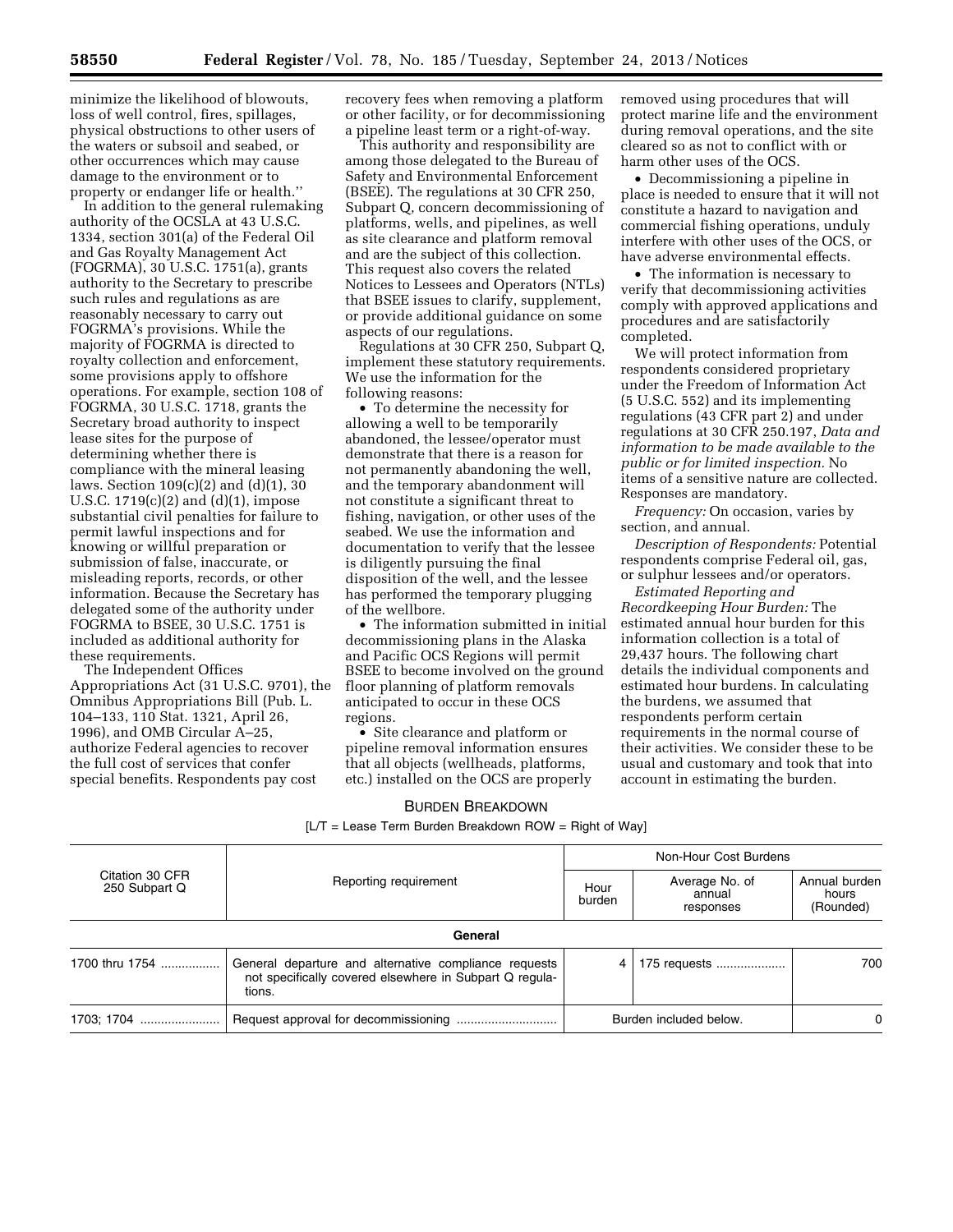# BURDEN BREAKDOWN—Continued

[L/T = Lease Term Burden Breakdown ROW = Right of Way]

|                                                                                                                          | Reporting requirement                                                                                                                                                                                                                                                                                                                                                                                                                  | Non-Hour Cost Burdens           |                                       |                                     |  |
|--------------------------------------------------------------------------------------------------------------------------|----------------------------------------------------------------------------------------------------------------------------------------------------------------------------------------------------------------------------------------------------------------------------------------------------------------------------------------------------------------------------------------------------------------------------------------|---------------------------------|---------------------------------------|-------------------------------------|--|
| Citation 30 CFR<br>250 Subpart Q                                                                                         |                                                                                                                                                                                                                                                                                                                                                                                                                                        | Hour<br>burden                  | Average No. of<br>annual<br>responses | Annual burden<br>hours<br>(Rounded) |  |
| 1704(g); 1707(d); 1712;<br>1715; 1716; 1717;<br>$1721(a)$ , (d), (f), (g);<br>$1722(a)$ , (b), (d);<br>1723(b); 1743(a). | Submit form BSEE-0124 to plug wells; provide subse-<br>quent report; request alternate depth departure; request<br>procedure to protect obstructions above seafloor; report<br>within 30 days, results of trawling; certify area cleared<br>of obstructions; remove casing stub or mud line sus-<br>pension equipment and subsea protective covering;<br>other departures; and all supporting or additional infor-<br>mation required. | Burden covered under 1014-00181 |                                       | 0                                   |  |
| 1705                                                                                                                     | Submit a description of your BOP and its components;<br>schematic drawings; independent third party verification<br>and all supporting information (evidence showing ap-<br>propriate licenses, has expertise/experience necessary<br>to perform required verifications, etc.) with your APM.                                                                                                                                          | 29                              | 250 submittals                        | 7,250                               |  |
| 1705(e)(2)(ii)                                                                                                           | Allow BSEE access to witness testing, inspections, and<br>information verification. Notify District Manager at least<br>72 hours prior to shearing ram tests.                                                                                                                                                                                                                                                                          | 0.5                             | 10 submittals                         | 5                                   |  |
|                                                                                                                          | Request approval of well abandonment operations; proce-<br>dures indicating how the annular preventer will be uti-<br>lized and how pressure limitations will be applied during<br>each mode of pressure control, with your APM.                                                                                                                                                                                                       | 0.5                             | 250 requests                          | 125                                 |  |
|                                                                                                                          | Request approval of the District Manager to conduct op-<br>erations without downhole check values; describe pro-<br>cedures/equipment in APM.                                                                                                                                                                                                                                                                                          | 1                               | 20 requests                           | 20                                  |  |
|                                                                                                                          | Request approval from District Manager to test all BOP<br>system components to rated working pressure; annular<br>BOP less than 70 percent rated working pressure.                                                                                                                                                                                                                                                                     | 0.5                             | 10 requests                           | 5                                   |  |
|                                                                                                                          | State reason for postponing test in operations logs                                                                                                                                                                                                                                                                                                                                                                                    | 0.5                             | 30 responses                          | 15                                  |  |
|                                                                                                                          | Request approval from District Manager for alternate test<br>frequencies if condition/BOP warrant.                                                                                                                                                                                                                                                                                                                                     | 0.75                            | 10 requests                           | 8                                   |  |
| 1707(f)                                                                                                                  | Request alternative method to record test pressures                                                                                                                                                                                                                                                                                                                                                                                    | 0.5                             | 20 requests                           | 10                                  |  |
| 1707(f)                                                                                                                  | Record test pressures during BOP and coiled tubing on a<br>pressure chart or w/digital recorder; certify charts are<br>correct.                                                                                                                                                                                                                                                                                                        | 1                               | 250 records/certifications            | 250                                 |  |
|                                                                                                                          | Record or reference in operations log all pertinent infor-<br>mation listed in this requirement; make all documents<br>pertaining to BOP tests, actuations and inspections<br>available for BSEE review at facility for duration of well<br>abandonment activity; retain all records for 2 years at a<br>location conveniently available for the District Manager.                                                                     | 1                               | 250 records                           | 250                                 |  |
|                                                                                                                          | Submit test procedures with your APM for District Man-<br>ager approval.                                                                                                                                                                                                                                                                                                                                                               | 1                               | 75 submittals                         | 75                                  |  |
| $1707(h)(1)(ii)$                                                                                                         | Document all ROV intervention test results; make avail-<br>able to BSEE upon request.                                                                                                                                                                                                                                                                                                                                                  | 0.5                             | 75 records                            | 38                                  |  |
| $1707(h)(2)(ii)$                                                                                                         | Document all autoshear and deadman function test re-<br>sults; make available to BSEE upon request.                                                                                                                                                                                                                                                                                                                                    | 0.5                             | 75 records                            | 38                                  |  |
|                                                                                                                          | Document BOP inspection and maintenance procedures<br>used; record results of BOP inspections and mainte-<br>nance actions; maintain records for 2 years or longer if<br>directed by BSEE; make available to BSEE upon re-<br>quest.                                                                                                                                                                                                   | 1                               | 75 records                            | 75                                  |  |
| 1708(a)                                                                                                                  | Request alternative method to inspect marine risers                                                                                                                                                                                                                                                                                                                                                                                    | 0.5                             | 5 requests                            | 3                                   |  |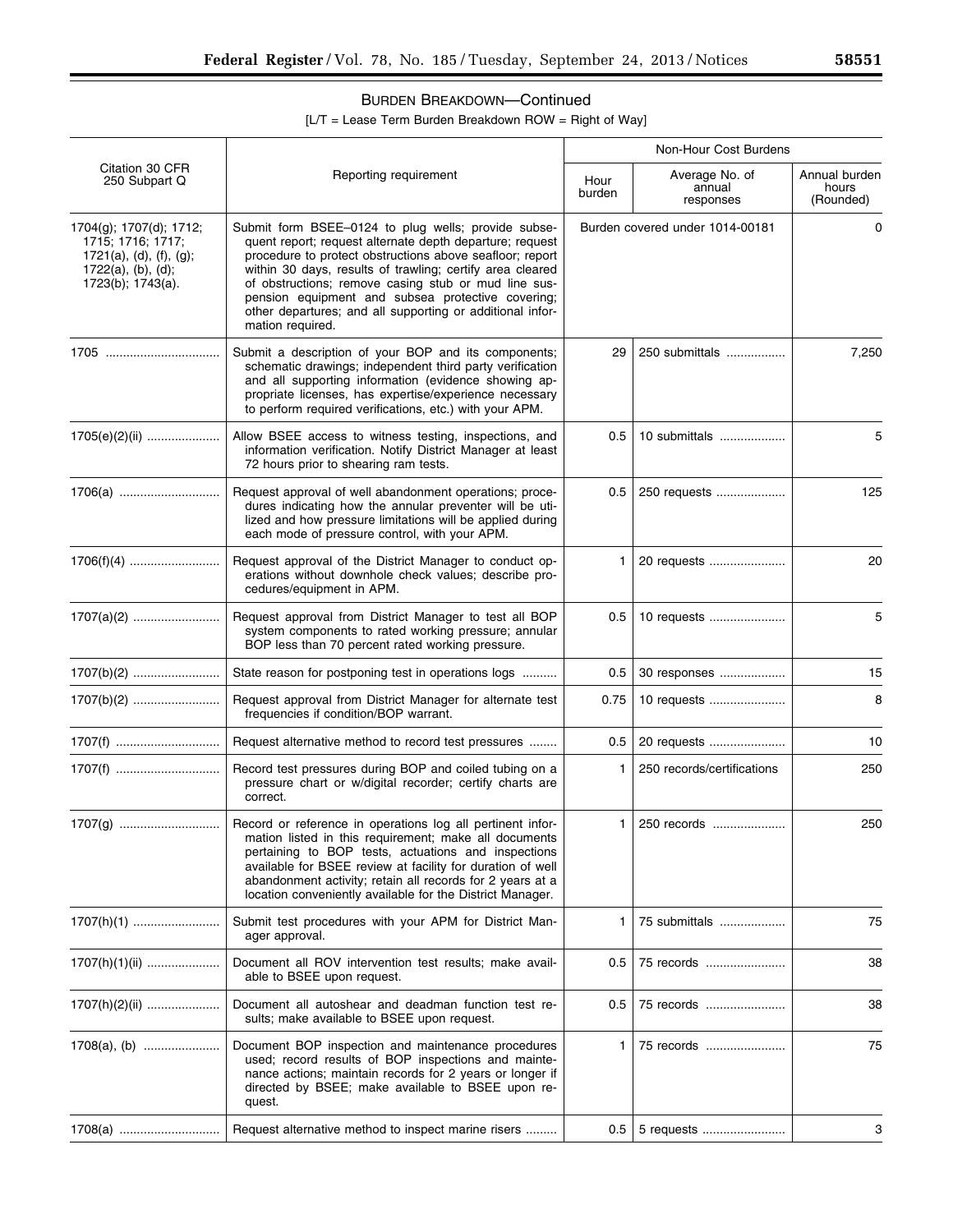$\equiv$ 

Ξ

# BURDEN BREAKDOWN—Continued

[L/T = Lease Term Burden Breakdown ROW = Right of Way]

|                                          | Reporting requirement                                                                                                                                                                                                                                                                                               | Non-Hour Cost Burdens                                                                            |                                       |                                     |
|------------------------------------------|---------------------------------------------------------------------------------------------------------------------------------------------------------------------------------------------------------------------------------------------------------------------------------------------------------------------|--------------------------------------------------------------------------------------------------|---------------------------------------|-------------------------------------|
| Citation 30 CFR<br>250 Subpart Q         |                                                                                                                                                                                                                                                                                                                     | Hour<br>burden                                                                                   | Average No. of<br>annual<br>responses | Annual burden<br>hours<br>(Rounded) |
| 1709                                     | Request approval from the District Manager to displace<br>kill-weight fluids in an unbalanced state; submit detailed<br>written procedures with your APM.                                                                                                                                                           | 2.5                                                                                              | 40 requests                           | 100                                 |
|                                          |                                                                                                                                                                                                                                                                                                                     |                                                                                                  | 1,620 responses                       | 8,967 hours                         |
|                                          | <b>Permanently Plugging Wells</b>                                                                                                                                                                                                                                                                                   |                                                                                                  |                                       |                                     |
|                                          | Required data if permanently plugging a well                                                                                                                                                                                                                                                                        | Requirement not considered Informa-<br>tion Collection<br>under 5<br><b>CFR</b><br>1320.3(h)(9). |                                       | $\Omega$                            |
| 1712; 1721(h)                            | Submit with your APM all documentation for this require-<br>ment; professional engineer certification.                                                                                                                                                                                                              | Burden covered under 1014-0018                                                                   |                                       | 0                                   |
| 1712(g); 1721(h)                         | Submit evidence from the Registered Professional Engi-<br>neer/firm of the well abandonment design and proce-<br>dures; plugs in the annuli meet requirements of<br>§250.1715; 2 independent barriers etc.; has the exper-<br>tise and experience necessary to perform the<br>verification(s), submit with the APM. | 1.5                                                                                              |                                       | 375                                 |
|                                          | Notify BSEE 48 hours before beginning operations to per-<br>manently plug a well.                                                                                                                                                                                                                                   | 0.5                                                                                              | 700 notices                           | 350                                 |
|                                          |                                                                                                                                                                                                                                                                                                                     |                                                                                                  | 950 responses                         | 725 hours                           |
|                                          | <b>Temporary Abandoned Wells</b>                                                                                                                                                                                                                                                                                    |                                                                                                  |                                       |                                     |
| 1721(e); 1722(e), (h)(1);<br>$1741(c)$ . | Identify and report subsea wellheads, casing stubs, or<br>other obstructions; mark wells protected by a dome;<br>mark location to be cleared as navigation hazard.                                                                                                                                                  | U.S. Coast Guard requirements.                                                                   |                                       | 0                                   |
| $1722(c), (g)(2)$                        | Notify BSEE within 5 days if trawl does not pass over<br>protective device or causes damages to it; or if inspec-<br>tion reveals casing stub or mud line suspension is no<br>longer protected.                                                                                                                     | 1                                                                                                | 10 notices                            | 10                                  |
| $1722(f), (g)(3)$                        | Submit annual report on plans for re-entry to complete or<br>permanently abandon the well and inspection report.                                                                                                                                                                                                    | 2.5                                                                                              | 95 reports                            | 238                                 |
| 1722(h)                                  |                                                                                                                                                                                                                                                                                                                     | 1.5                                                                                              | 5 requests                            | 8                                   |
|                                          |                                                                                                                                                                                                                                                                                                                     |                                                                                                  | 110 responses                         | 256 hours                           |
|                                          | <b>Removing Platforms and Other Facilities</b>                                                                                                                                                                                                                                                                      |                                                                                                  |                                       |                                     |
| 1726; 1704(a)                            | Submit initial decommissioning application in the Pacific<br>and Alaska OCS Regions.                                                                                                                                                                                                                                | 20                                                                                               | 2 applications                        | 40                                  |
| 1725; 1727; 1728; 1730;<br>$1704(b)$ .   | Submit final application and appropriate data to remove<br>platform or other subsea facility structures (including al-<br>ternate depth departure) or approval to maintain, to<br>conduct other operations, or to convert to artificial reef.                                                                       | 28                                                                                               | 327 applications                      | 9,156                               |
|                                          |                                                                                                                                                                                                                                                                                                                     |                                                                                                  | \$4,342 fee x 327 = \$1,419,834*      |                                     |
| 1725(e)                                  | Notify BSEE 48 hours before beginning removal of plat-<br>form and other facilities.                                                                                                                                                                                                                                | 0.5                                                                                              | 277 notices                           | 139                                 |
| 1729; 1704(c)                            | Submit post platform or other facility removal report; sup-<br>porting documentation; signed statements, etc.                                                                                                                                                                                                       | 9.5                                                                                              | 277 reports                           | 2,632                               |
| 1731(c)                                  | Request deferral of facility removal subject to RUE issued<br>under 30 CFR 556.                                                                                                                                                                                                                                     | 1.75                                                                                             | 50 request.                           | 88                                  |
|                                          |                                                                                                                                                                                                                                                                                                                     |                                                                                                  | 933 responses                         | 12,055 hours                        |